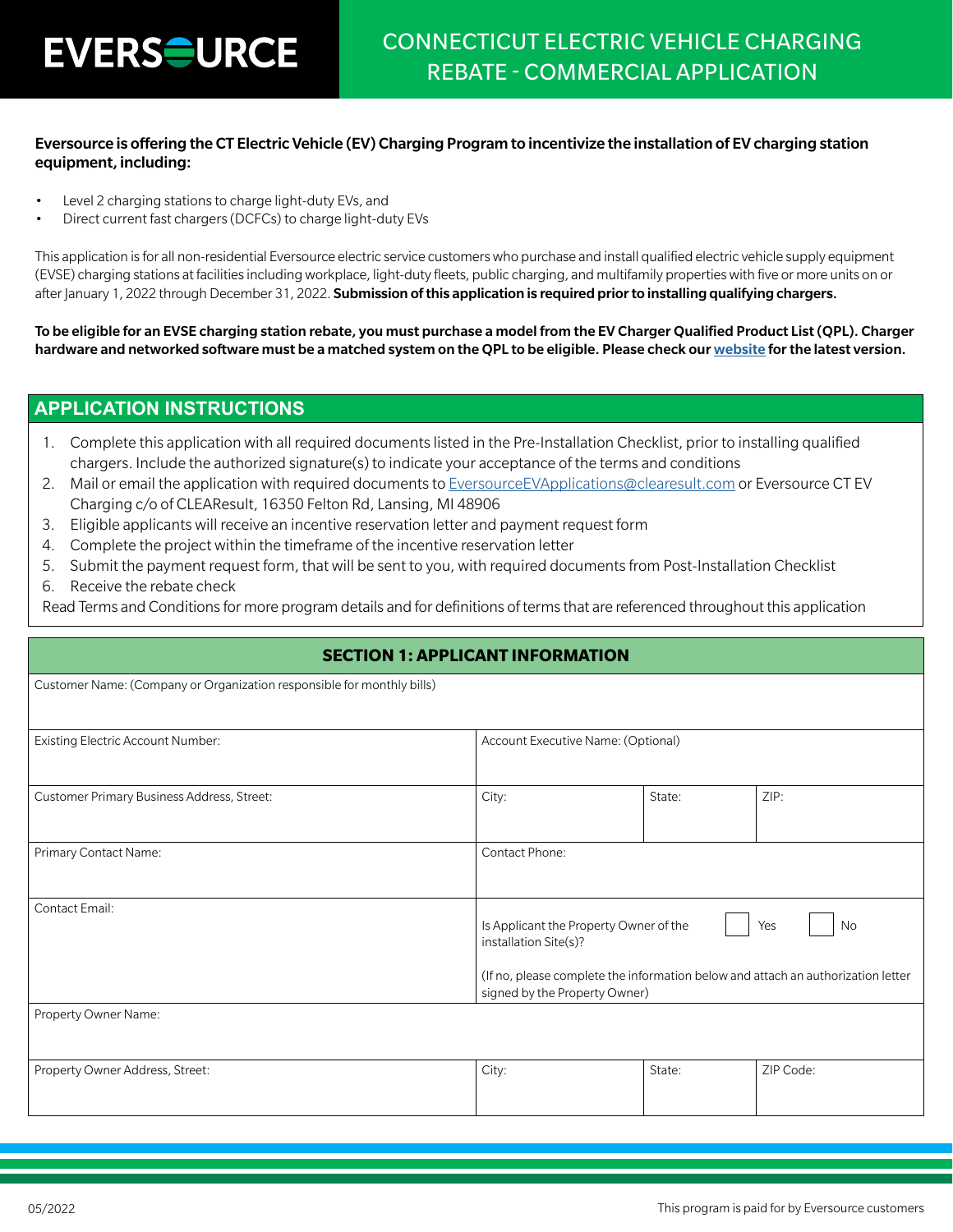## CONNECTICUT ELECTRIC VEHICLE CHARGING REBATE - COMMERCIAL APPLICATION

| <b>SECTION 2: SITE INFORMATION</b>                                                                                                                                                                                                                                                                         |              |                                                                                                                                                  |                                                                                               |        |                                                    |                                                              |  |      |                                                                                                                                               |
|------------------------------------------------------------------------------------------------------------------------------------------------------------------------------------------------------------------------------------------------------------------------------------------------------------|--------------|--------------------------------------------------------------------------------------------------------------------------------------------------|-----------------------------------------------------------------------------------------------|--------|----------------------------------------------------|--------------------------------------------------------------|--|------|-----------------------------------------------------------------------------------------------------------------------------------------------|
| One application must be submitted for each property. An application may contain multiple Sites. See "Site" definition in the Terms and Conditions. The project<br>proposal that you attach to this application and project invoices that you submit after installation must separately identify each Site. |              |                                                                                                                                                  |                                                                                               |        |                                                    |                                                              |  |      |                                                                                                                                               |
| <b>Street Address:</b>                                                                                                                                                                                                                                                                                     |              |                                                                                                                                                  | City:                                                                                         | State: |                                                    |                                                              |  | ZIP: |                                                                                                                                               |
| <b>Underserved Community?</b>                                                                                                                                                                                                                                                                              |              | $\Box$ No<br>l Yes                                                                                                                               |                                                                                               |        | Parcel #: (optional)                               |                                                              |  |      |                                                                                                                                               |
|                                                                                                                                                                                                                                                                                                            |              | What type of Facility is at this location (if multiple facilities are present, select the one most aligned with the expected EV charging users). |                                                                                               |        |                                                    |                                                              |  |      |                                                                                                                                               |
| College/University<br>Education/K-12<br>Medical Clinic<br>Lodging<br>$\overline{\phantom{a}}$<br>Other:                                                                                                                                                                                                    |              | Fast Food Restaurant<br>Food Sales/Grocery<br>Office<br>Parking Garage                                                                           |                                                                                               |        | Hospital<br>Industrial<br>Retail<br>Warehouse      |                                                              |  |      |                                                                                                                                               |
| Please describe Site(s) included in the project                                                                                                                                                                                                                                                            |              |                                                                                                                                                  |                                                                                               |        |                                                    |                                                              |  |      |                                                                                                                                               |
| Unique Site Name                                                                                                                                                                                                                                                                                           | ID           | Charging Location Type                                                                                                                           | Parking Type                                                                                  |        |                                                    | <b>EV Parking Space Counts</b>                               |  |      | Electric Service Scenario                                                                                                                     |
|                                                                                                                                                                                                                                                                                                            | Α            | Workplace<br>Multi-Unit Dwelling<br>Fleet<br><b>Destination Parking</b>                                                                          | Grade Level<br>Above Grade Parking<br>Structure<br>Subterranean Parking                       |        |                                                    | <b>Total EV Plugs</b><br>Public EV Plugs<br>Private EV Plugs |  |      | New/Upgraded Service<br>Request/Work Order # (if available):<br><b>Existing Service</b>                                                       |
| Structure<br>(Public)<br>Other                                                                                                                                                                                                                                                                             |              |                                                                                                                                                  |                                                                                               |        | Enter Account # (if different than<br>Applicant's) |                                                              |  |      |                                                                                                                                               |
|                                                                                                                                                                                                                                                                                                            | B            | Workplace<br>Multi-Unit Dwelling<br>Fleet<br><b>Destination Parking</b><br>(Public)                                                              | Grade Level<br>Above Grade Parking<br>Structure<br>Subterranean Parking<br>Structure<br>Other |        |                                                    | <b>Total EV Plugs</b><br>Public EV Plugs<br>Private EV Plugs |  |      | New/Upgraded Service<br>Request/Work Order # (if available):<br><b>Existing Service</b><br>Enter Account # (if different than<br>Applicant's) |
|                                                                                                                                                                                                                                                                                                            | $\mathsf{C}$ | Workplace<br>Multi-Unit Dwelling<br>$\Box$ Fleet<br><b>Destination Parking</b><br>(Public)                                                       | Grade Level<br>Above Grade Parking<br>Structure<br>Subterranean Parking<br>Structure<br>Other |        |                                                    | Total EV Plugs<br>Public EV Plugs<br>Private EV Plugs        |  |      | New/Upgraded Service<br>Request/Work Order # (if available):<br><b>Existing Service</b><br>Enter Account # (if different than<br>Applicant's) |
|                                                                                                                                                                                                                                                                                                            | D            | Workplace<br>Multi-Unit Dwelling<br>Fleet<br><b>Destination Parking</b><br>(Public)                                                              | Grade Level<br>Above Grade Parking<br>Structure<br>Subterranean Parking<br>Structure<br>Other |        |                                                    | <b>Total EV Plugs</b><br>Public EV Plugs<br>Private EV Plugs |  |      | New/Upgraded Service<br>Request/Work Order # (if available):<br><b>Existing Service</b><br>Enter Account # (if different than<br>Applicant's) |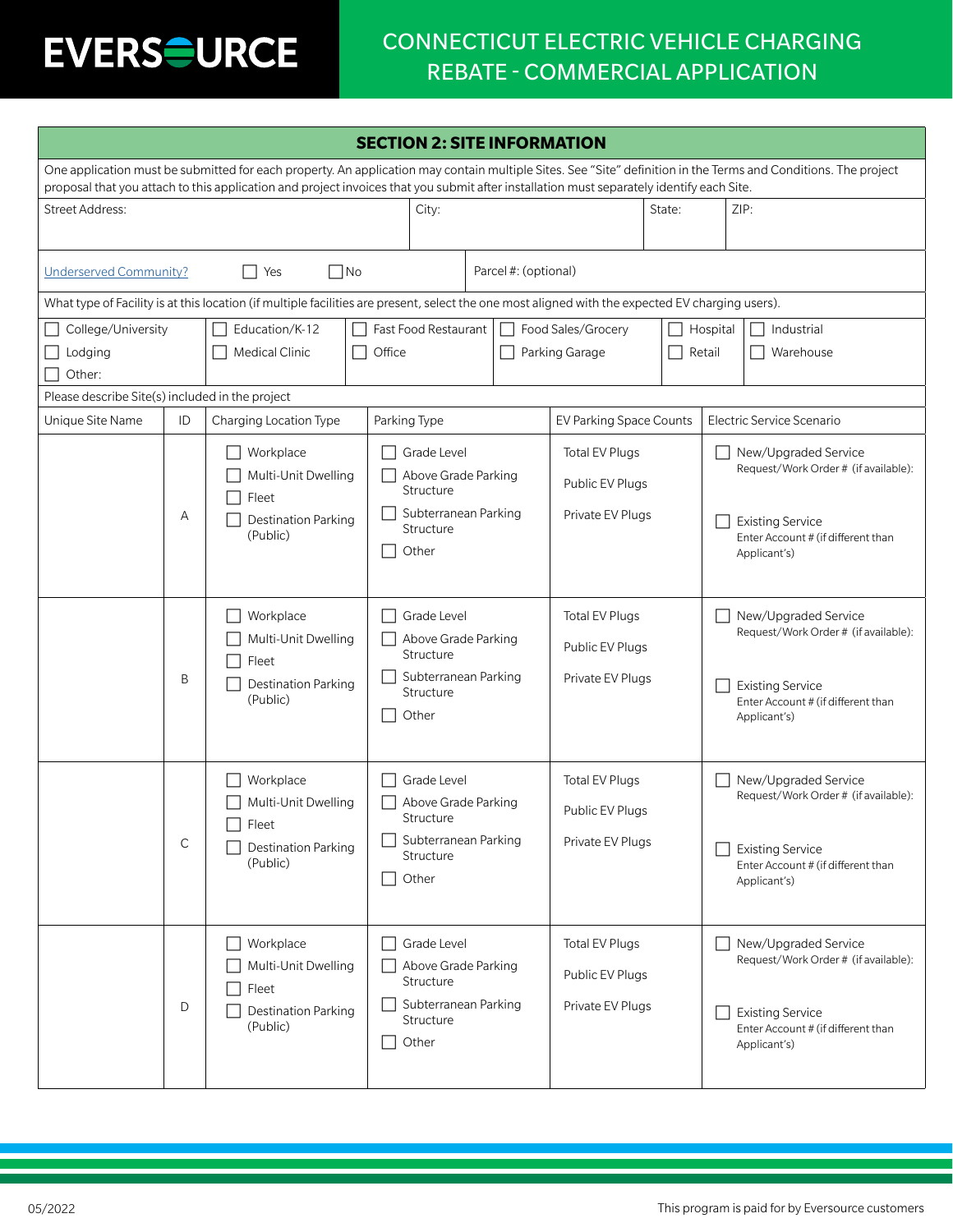## CONNECTICUT ELECTRIC VEHICLE CHARGING REBATE - COMMERCIAL APPLICATION

| <b>SECTION 3: REBATE AMOUNTS</b> |                 |                                                |               |                               |  |  |
|----------------------------------|-----------------|------------------------------------------------|---------------|-------------------------------|--|--|
| Location of Charger              | EV Charger Type | Per Site Maximum Rebate Amounts <sup>2,3</sup> | Property Type | Requirements                  |  |  |
| <b>Baseline Property</b>         | Level 2         | Up to \$20,000                                 | Multifamily   | Must install at least 2 ports |  |  |
|                                  |                 |                                                | Public        | Must install at least 2 ports |  |  |
|                                  |                 |                                                | Workplace     | Must install at least 4 ports |  |  |
|                                  | <b>DCFC</b>     | Up to \$150,000                                | Any           | Must install at least 2 ports |  |  |
| Property in an Underserved       | Level 2         | Up to \$40,000                                 | Multifamily   | Must install at least 2 ports |  |  |
| Community <sup>1</sup>           |                 |                                                | Public        | Must install at least 2 ports |  |  |
|                                  |                 |                                                | Workplace     | Must install at least 4 ports |  |  |
|                                  | <b>DCFC</b>     | Up to \$250,000                                | Any           | Must install at least 2 ports |  |  |

1 See Department of Economic and Community Development (DECD), Distressed Municipalities Map to identify which locations are meet the criteria to be considered "Underserved". Follow this link to access the map: https://portal.ct.gov/DEEP/Environmental-Justice/Environmental-Justice-Communities#Map 2 Rebate amounts will be capped at up to 50% of EVSE charger cost + up to 100% make-ready installation costs

3 If proposing multiple sites on one application, refer to Site Definition in Terms & Conditions to determine if project is eligible for multiple sites

| <b>SECTION 4: PROJECT SCOPE</b> |                                         |                          |                           |                                   |                                          |                |                                   |                                    |                                     |
|---------------------------------|-----------------------------------------|--------------------------|---------------------------|-----------------------------------|------------------------------------------|----------------|-----------------------------------|------------------------------------|-------------------------------------|
| <b>Contractor Name:</b>         |                                         |                          | <b>Contractor Primary</b> |                                   |                                          |                |                                   |                                    |                                     |
| Name:                           |                                         |                          | Phone:                    |                                   |                                          |                | Email:                            |                                    |                                     |
| Contractor Address,<br>Street:  |                                         |                          |                           | State:<br>City:                   |                                          |                | ZIP:                              |                                    |                                     |
|                                 | Charging Network Service Provider Name: |                          |                           |                                   |                                          |                |                                   |                                    |                                     |
| Site ID<br>See table            | Planned EVSE/Charger Installation       |                          |                           | Futureproofing<br>(if applicable) |                                          |                |                                   |                                    |                                     |
| above                           | Type                                    | Hardware<br>Manufacturer | Hardware Model            | Unit<br>Quantity                  | Number of<br>Ports per Unit <sup>1</sup> | Total<br>Ports | <b>Total Power</b><br>Output (kW) | Included                           | # of Planned<br><b>Future Ports</b> |
| А                               | Level 2<br><b>DCFC</b>                  |                          |                           |                                   |                                          |                |                                   | ×.<br>Yes<br>No<br>$\blacksquare$  |                                     |
| B                               | Level 2<br><b>DCFC</b>                  |                          |                           |                                   |                                          |                |                                   | Yes<br>No<br>$\blacksquare$        |                                     |
| $\mathsf{C}$                    | Level 2<br>D CFC                        |                          |                           |                                   |                                          |                |                                   | Yes<br>- 1<br>No<br>$\blacksquare$ |                                     |
| D                               | Level 2<br><b>DCFC</b>                  |                          |                           |                                   |                                          |                |                                   | ٦<br>Yes<br>No<br>×                |                                     |

**1 Only count ports capable of simultaneous charging. To count toward the minimum DCFC site requirement, each port must be capable of simultaneous 50 kW or greater output. Level 2 ports must utilize a J1772 connector. DCFC units must include a CCS connector.**

#### **SECTION 5: PROJECT FINANCIALS**

Only include eligible EVSE and Make Ready costs. See definitions in the Terms and Conditions to identify eligible costs.

| Site ID<br><b>Total Site</b><br><b>EVSE Cost</b> |      | <b>Make Ready Cost</b> |                     |                  | Futureproofing Cost (if applicable) |                     |                  | Requested |                     |
|--------------------------------------------------|------|------------------------|---------------------|------------------|-------------------------------------|---------------------|------------------|-----------|---------------------|
| See table<br>above                               | Cost |                        | <b>Utility Side</b> | Customer<br>Side | Total                               | <b>Utility Side</b> | Customer<br>Side | Total     | Incentive<br>Amount |
| A                                                |      |                        |                     |                  |                                     |                     |                  |           |                     |
| в                                                |      |                        |                     |                  |                                     |                     |                  |           |                     |
|                                                  |      |                        |                     |                  |                                     |                     |                  |           |                     |
| D                                                |      |                        |                     |                  |                                     |                     |                  |           |                     |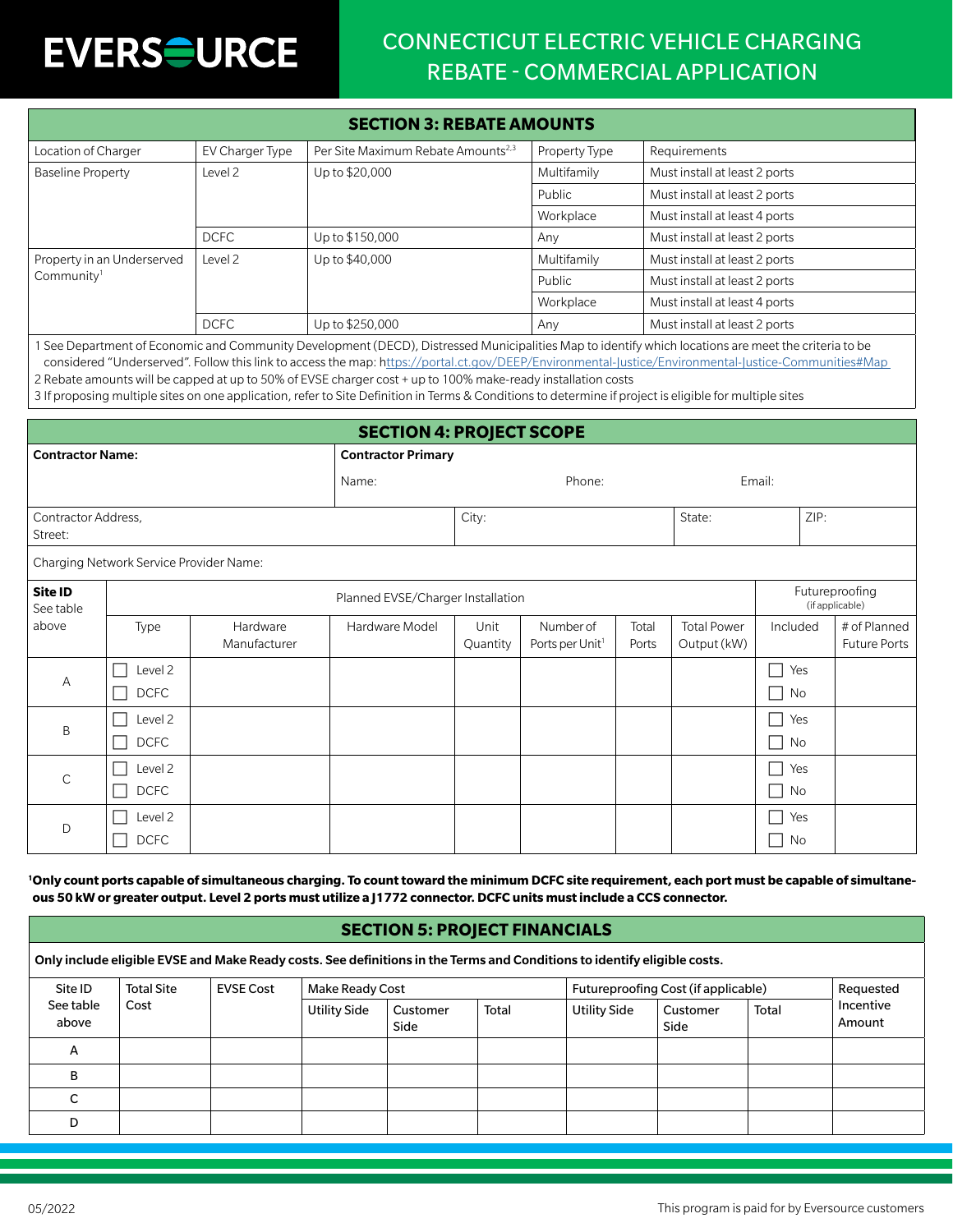## CONNECTICUT ELECTRIC VEHICLE CHARGING REBATE - COMMERCIAL APPLICATION

| <b>Current Project Status</b><br>Planning<br>Design                                                                                                                                                                                                                                                                                                                                                                                                                                                                                                                                                                                                                                                                                                                                                                                                                                                                                                                                                                                                           | Procurement<br>Ready to Install                                                                                                                            |
|---------------------------------------------------------------------------------------------------------------------------------------------------------------------------------------------------------------------------------------------------------------------------------------------------------------------------------------------------------------------------------------------------------------------------------------------------------------------------------------------------------------------------------------------------------------------------------------------------------------------------------------------------------------------------------------------------------------------------------------------------------------------------------------------------------------------------------------------------------------------------------------------------------------------------------------------------------------------------------------------------------------------------------------------------------------|------------------------------------------------------------------------------------------------------------------------------------------------------------|
| <b>Estimated Activation Date</b>                                                                                                                                                                                                                                                                                                                                                                                                                                                                                                                                                                                                                                                                                                                                                                                                                                                                                                                                                                                                                              | Is this a new construction project?<br>$ $   Yes<br>    No                                                                                                 |
| <b>Pre-Installation Checklist:</b><br>Submit your application with the required documentation:<br>ready separately, provide proposals for both.)<br>Site plan showing proposed circuits overlaid on an image or scale drawing of the property, clearly showing:<br>$\bullet$<br>Location of each EVSE<br>$\Omega$<br>Planned conduit paths<br>$\circ$<br>Location of the existing or intended electric service<br>$\circ$<br>Identification and description of any futureproofing measures<br>$\circ$<br>Specifications sheet for each EVSE showing manufacturer name and model number<br>If applicant is not the property owner, attach a letter of authorization for this installation that is signed by the property owner<br>$\bullet$                                                                                                                                                                                                                                                                                                                    | Contractor proposal, including cost estimates for EVSE, cost of networking, and make ready infrastructure. (If you are pricing out EVSE chargers and make  |
| <b>Installation Checklist:</b><br>Install only new EVSE that is included on the Program's EV Charger Qualified Products List<br>Have the installation performed by a qualified and licensed contractor in accordance with all applicable laws and permitting requirements<br>$\bullet$<br>means the equipment is installed, energized and able to charge an electric vehicle. Date extensions will be granted at Eversource sole discretion.                                                                                                                                                                                                                                                                                                                                                                                                                                                                                                                                                                                                                  | Activate qualified EVSE in a manner consistent with an approved program application and within the timeframe of the incentive reservation letter. Activate |
| <b>Post-Installation Checklist:</b><br>Submit your payment request with the required documentation:<br>Copy of inspection sign-off by the local authority having jurisdiction<br>$\bullet$<br>for each Site:<br>Total cost<br>$\circ$<br>EVSE subtotal, and itemization of:<br>$\mathcal{V}$<br>Actual unit purchase price, reflecting any discounts received<br>♦<br>♦<br>Cost of networking<br>♦<br>Shipping and handling charges<br>♦<br>Sales tax<br>Make Ready subtotal, and itemization of:<br>$\mathcal{P}$<br>Site design and engineering<br>♦<br>♦<br>Permitting<br>Panels, breakers and or meter enclosures<br>♦<br>♦<br>Conduit and cable (include footage lengths of conduit and cable runs)<br>$\Diamond$<br>Trenching, backfill and restoration (including any concrete mounting pads or bases)<br>$\Diamond$<br>Payments to Eversource for electric service upgrades<br>A list of all EVSE installed, including the following information for each:<br>Site name where installed<br>$\Omega$<br>Model<br>$\Omega$<br>Serial number<br>$\Omega$ | Copy of contractor invoice marked paid, identifying the contractor business name and license number, date(s) work performed and with the following costs   |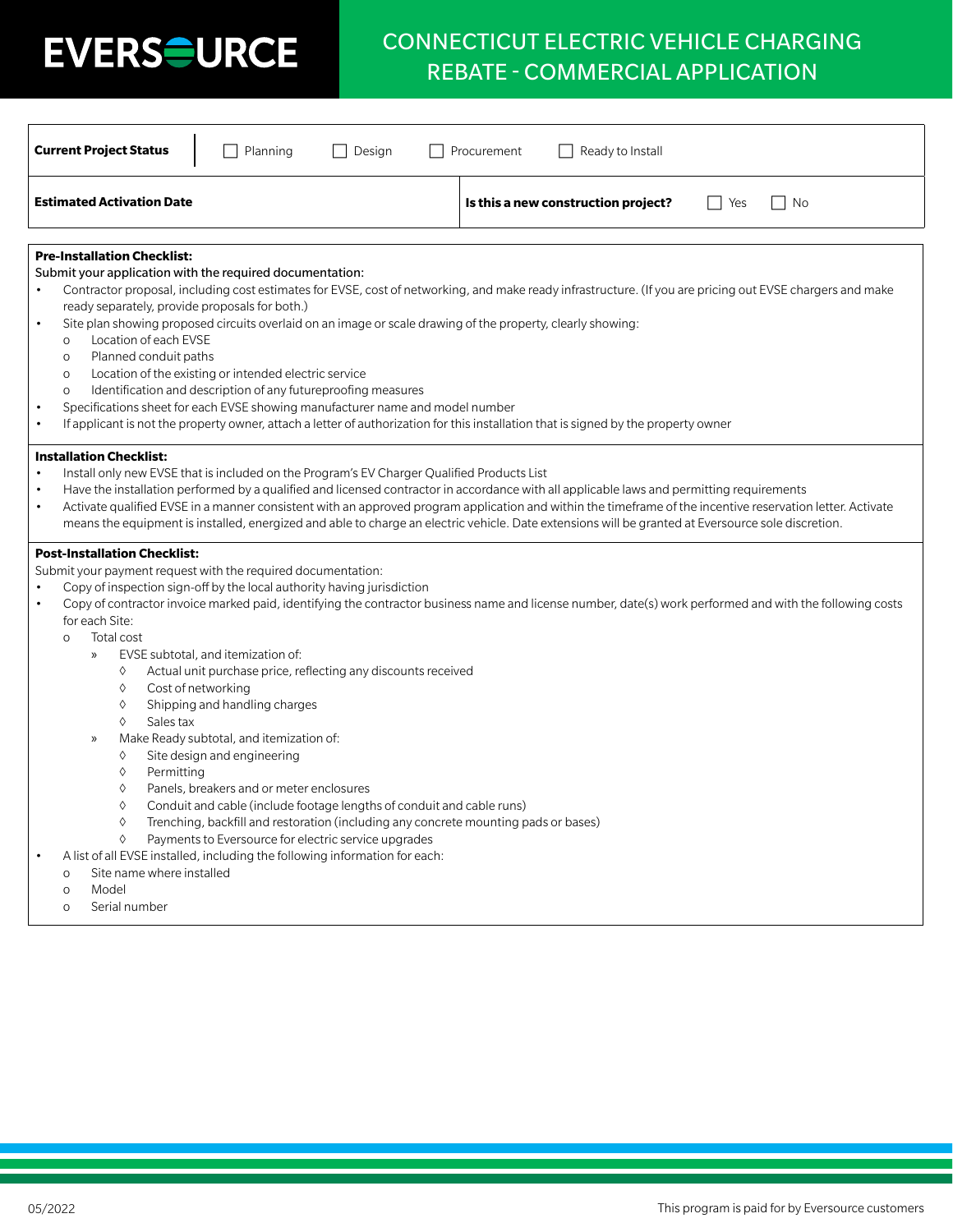## CONNECTICUT ELECTRIC VEHICLE CHARGING REBATE - COMMERCIAL APPLICATION

#### Payee Information

For a third party to be eligible to receive payment, they must provide an installation invoice with zero balance, and be licensed to perform the work included in the project. Eversource reserves the right to exclude any third party from participation in the program at any time.

| Payee Name (please print): |             | Relationship to applicant:                                                   |                           |
|----------------------------|-------------|------------------------------------------------------------------------------|---------------------------|
|                            |             |                                                                              |                           |
|                            |             |                                                                              |                           |
| Mailing Address:           |             | (Completed by) Name:                                                         | (Completed by) Telephone: |
|                            |             |                                                                              |                           |
|                            |             |                                                                              |                           |
| City:                      | State: ZIP: | Payee Federal Tax ID:                                                        |                           |
|                            |             |                                                                              |                           |
|                            |             |                                                                              |                           |
| Phone:                     | Email:      | Applicant Signature (Required) I acknowledge the Payee information provided. |                           |
|                            |             |                                                                              |                           |
|                            |             |                                                                              |                           |

#### Customer Certification Agreement and Signature (Please Read Carefully)

I certify that I intend to purchase and install the indicated electric vehicle charging equipment on or after January 1, 2022, for use at the service address listed above and not for resale. I further agree to provide the required documentation and, if requested, I agree to a verification by a Utility representative of both the sales transaction and product installation and also allow Utility access to pre and post-monitor the installation. Falsifying any of the above information will void this rebate application and any future rebate applications.

By signing this form below, I certify that all of the information described on this Application and all documents provided with this Application are accurate and true and that I have read and understand the TERMS AND CONDITIONS on this form.

| <b>Customer Printed Name</b> | <b>Customer Signature</b> (required) | <b>Date</b> |
|------------------------------|--------------------------------------|-------------|
|                              |                                      |             |
|                              |                                      |             |
|                              |                                      |             |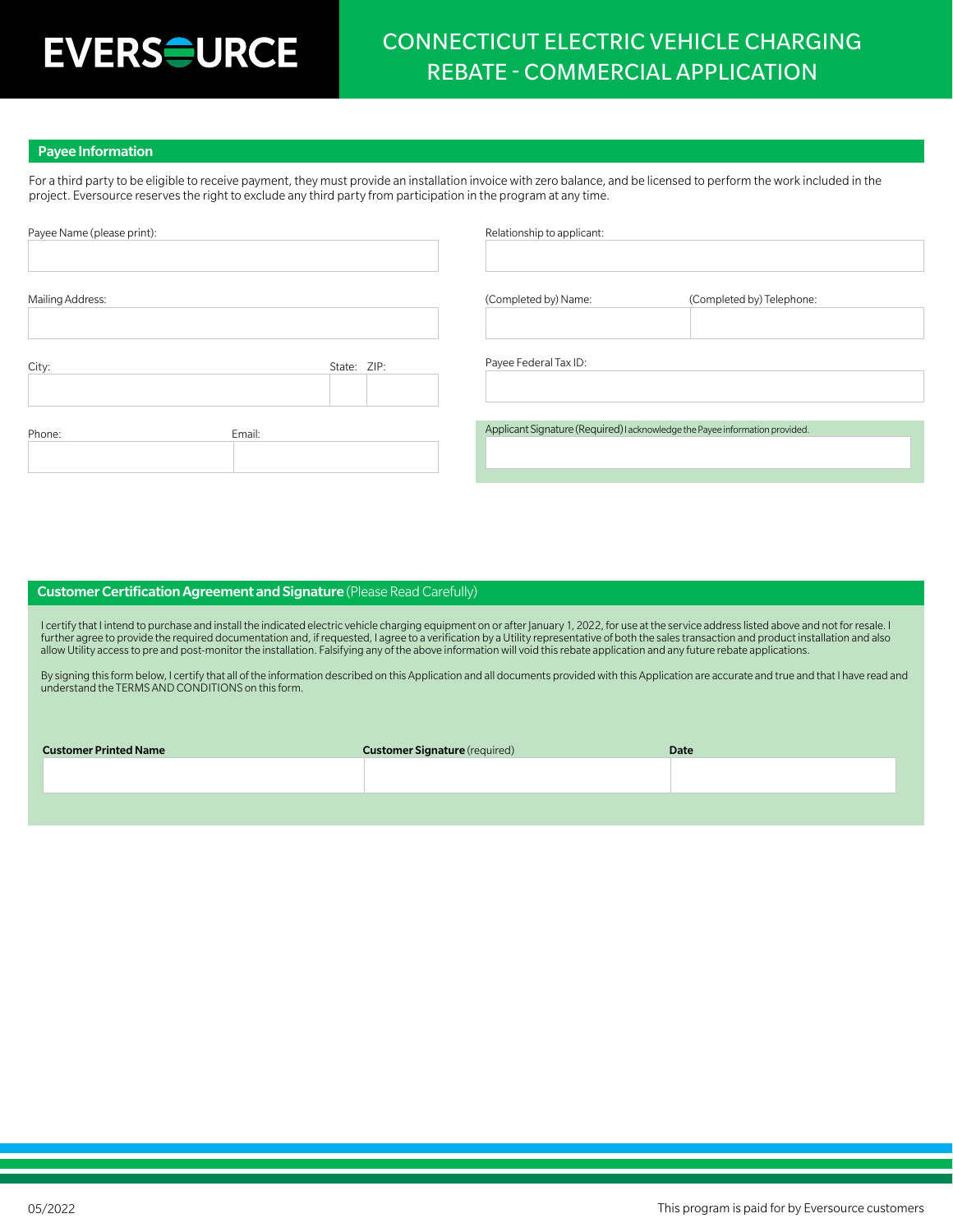## CONNECTICUT ELECTRIC VEHICLE CHARGING REBATE - COMMERCIAL APPLICATION

#### Terms and Conditions

These Terms & Conditions govern The Connecticut Light & Power Company d/b/a Eversource Energy ("Company") Connecticut Commercial Electric Vehicle (EV) Charging Program ("Program"). CLEAResult Consulting Inc. is implementing the Program on behalf of the Company. As used in these Terms & Conditions, "Eversource" shall include the Company and CLEAResult Consulting Inc. By submitting this signed application, the current or prospective non-residential Eversource electric service customer ("Applicant" or "Customer") acknowledges that Applicant has read, understands, and agrees to these Eversource Terms & Conditions. Applicant understands that funding for rebates under this program is derived from Eversource electric service customers. Eversource does not guarantee the availability of funding for this program and neither is responsible for any costs or damages incurred by applicant if funding for this program is reduced or eliminated by the State of Connecticut, the Public Utilities Regulatory Authority, or other State of Connecticut action. Rebates are subject to funding availability and are subject to change at any time without notice.

APPLICATION FORM: This application must be filled out completely, truthfully and accurately. The Customer or their authorized representative must sign, date, and submit this application along with the required documentation outlined under the Pre & Post Installation Checklists, and any other required documentation identified in this application.

ELIGIBILITY: Rebates are available to a new or existing non-residential electric Eversource Customers who purchase and install qualified electric vehicle supply equipment (EVSE) at a property that houses a workplace, light-duty fleet charging, public charging, or multifamily properties with five or more units (a "Site") on or after January 1, 2022 through December 31, 2022. Eligible EVSE must be installed in the Eversource service territory. The EVSEs must be listed on the EV Charger Qualified Products List ("QPL") and be installed at the Site address listed on this application. For a complete list of qualifying EV chargers, check our [website](https://www.eversource.com/content/ct-c/business/save-money-energy/clean-energy-options/business-ev-charging). Charger hardware and networked software must be a matched system on the QPL to be eligible.

PRE-APPROVAL, POST-APPROVAL, AND VERIFICATION: To be eligible for any potential rebates, Applicant must submit this application prior to installing qualifying EVSE. If Applicant is a tenant, Applicant has obtained the property owner's permission to install the equipment and has included an authorization letter signed by the property owner. Applicant shall submit application and all documentation listed in Pre-Installation Checklist. Eversource will review the submitted application and if approved, will send the applicant an incentive reservation letter and a payment request form. The incentive determination letter will contain an expiration date that the qualifying EVSE must be installed by to be eligible for rebates. Upon completion of work, Applicant must submit the required documentation in the Post Installation Checklist and the payment request form. If more than one Site is listed on the Application, and the incentive determination letter includes more than one (1) site, Applicant may submit payment requests for each site separately. Eversource reserves the right to verify sales transactions and to have reasonable access to your facility to inspect the equipment installed under this Program, prior to issuing rebates or at a later time. All work must be completed in accordance with all applicable laws and regulations, including, but not limited to, obtaining required permits. Applicant agrees and authorizes that they will operate and maintain the equipment in proper working condition and the primary utilization audience, listed on the Application, will have access to the equipment for a term of not less than five (5) years from installation. This will be done at Applicant's sole cost and expense.

REBATE OFFER: Rebate amounts will be either 50% of eligible EVSE charger costs plus 100% eligible make-ready installation costs or the Per Site Maximum Rebate, whichever is less. Refer to the chart on page 3 of the Application for Maximum Site Rebate amounts. Eversource alone will determine eligible costs based on the documentation supplied by the Applicant and any other information Eversource chooses to collect, in its sole discretion. Eversource reserves the right to modify site rebate cap amounts.

REBATE PAYMENT: Payment for complete and accurate payment requests associated with approved applications are typically issued within 10-20 business days. Payment processing may take longer if Applicant submits incomplete or inaccurate information. Rebate checks will be mailed to the Applicant, except that payment to a designated third party will be permitted if signed off by Applicant. Payments are sent via US Postal Service, which requires several more days for delivery. Please contact the Administrator with questions about your rebates by emailing [EversourceEVSupport@clearesult.com](mailto:EversourceEVSupport%40clearesult.com?subject=) or calling (888) 978-1440.

PROOF OF PURCHASE: Rebate levels will be confirmed upon receipt of detailed invoices as requested in the Post-Installation Checklist. Eversource will review required documentation and determine final eligible rebate levels before payment is made.

ENDORSEMENT: Eversource does not endorse any particular manufacturer, contractor, vendor, product, retailer or system design in promoting this Program.

TAX LIABILITY: Eversource will not be responsible for any tax liability that may be imposed on the Applicant as a result of the payment of rebates. All Applicants must attach a completed IRS W-9 and as part of this Application to receive a rebate. Rebate amounts will be reported to the IRS unless proof of tax-exempt status is provided

WARRANTIES: EVERSOURCE DOES NOT WARRANT THE PERFORMANCE OF INSTALLED EQUIPMENT, EXPRESSLY OR IMPLICITLY. Eversource makes no warranties or representations of any kind, whether statutory, expressed, or implied, including without limitations, warranties of merchantability or fitness for a particular purpose regarding the equipment or services provided by a manufacturer, contractor or vendor. Eversource not shall be responsible for costs or corrections of conditions already existing in the property which fail to comply with applicable laws and regulations. Contact your retailer, manufacturer, vendor or contractor for details regarding equipment performance and warranties.

LIMITATION OF LIABILITY: Eversource liability is limited to paying the rebates specified. Eversource is not liable for any damages arising out of or resulting from participation in this rebate offer, including but not limited to loss of profits, loss of revenues, failure to realize expected savings, loss of data, loss of business opportunity, or similar losses of any kind, as well as any indirect, incidental, punitive, special, or consequential damages, or for any damages in tort connected with or resulting from participation in this Program. Applicant understands that all funding for rebates under this Program derives from Eversource ratepayers in part by approval from the Public Utilities Regulatory Authority (PURA). Eversource does not guarantee the availability of funding for the program and is not responsible for any costs or damages incurred by applicant if funding for this program is reduced or eliminated by the State of Connecticut or PURA action. Funding is subject to change at any time without notice.